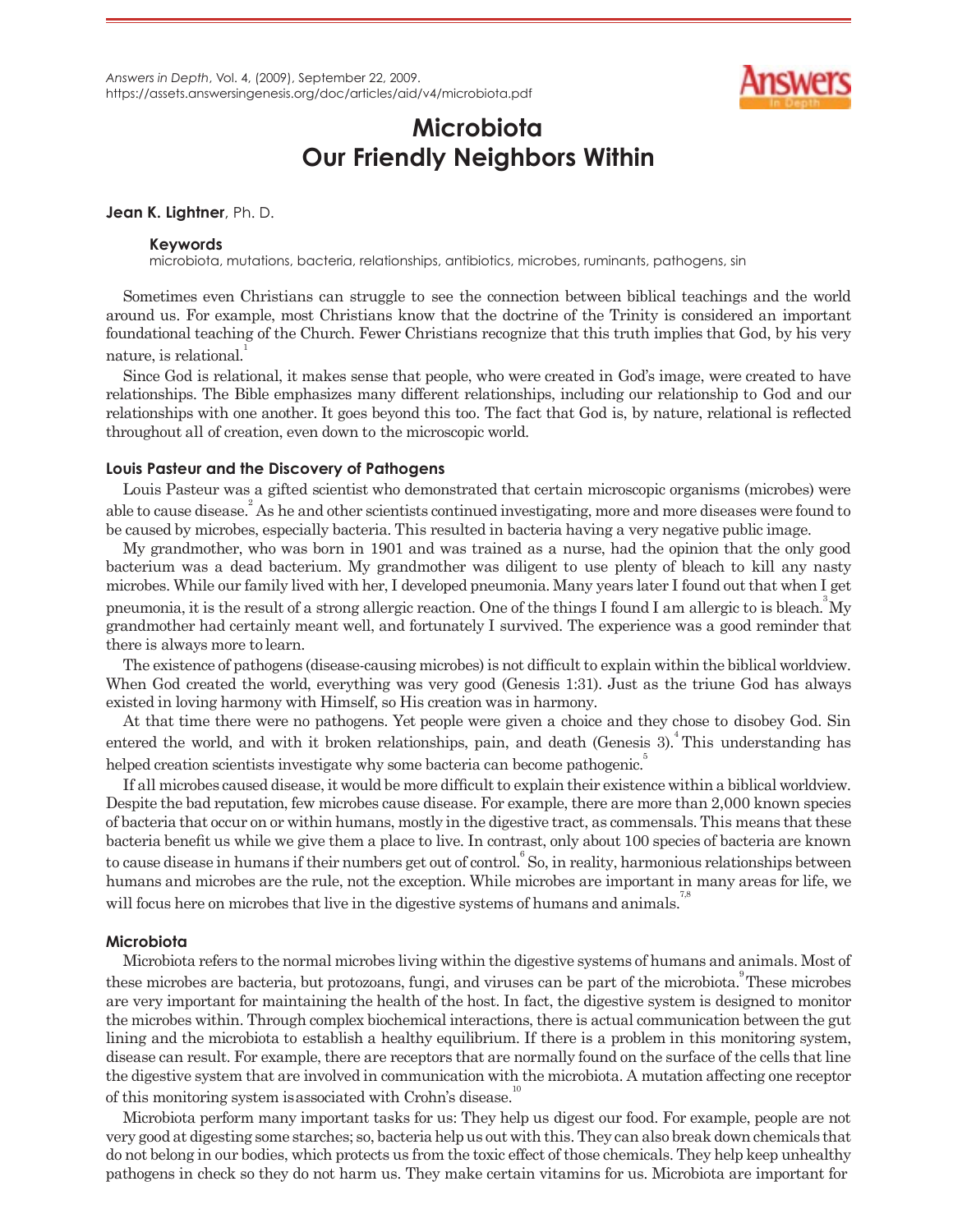the proper development and function of the digestive and immune systems. Rodents that were raised with no exposure to microbes not only have digestive and immune abnormalities, but also an exaggerated stress response and difficulty learning.

Not all animals have the same microbes in their digestive systems. I was reminded of this while I was a veterinary student. Someone had dropped off a baby groundhog at the veterinary hospital. Since it had no owner, it was given to a vet student so she could care for it. As that vet student, I noticed the little guy seemed to be "dragging" and not doing very well. I thought some antibiotics might be helpful. I vaguely remembered a lecture that had discussed that certain antibiotics were not suitable for certain small mammals, but I couldn't remember the details. I asked another student about it. That student thought it would be fine to give the groundhog penicillin. Assuming that student knew what he was talking about, I gave the little guy a dose appropriate for his body weight.

The groundhog, like other rodents, has primarily gram-positive bacteria in its microbiota.<sup>12</sup> Penicillin targets primarily gram-positive bacteria. I had meant well, but, unfortunately for the little groundhog, the penicillin killed his gut microbiota and he did not survive. At least I had not made that mistake on someone's pet hamster.

#### **Cows Eat Grass; Microbiota Digest It**

Grasses, leaves, and other fibrous plant materials are difficult to digest. This is because they contain cellulose and other compounds<sup>13</sup> in the plant cell wall that no animal can break down by itself. Some animals have a specialized digestive tract and special microbiota so they can regularly eat these types of food.

Cattle and other ruminants<sup>14</sup> have a large stomach divided into four chambers. When cattle swallow grass, it goes into the largest chamber. Later, it can be brought back up and re-chewed. This makes the pieces smaller, giving the bacteria more surface area to work on. Eventually, the food moves its way through the rest of the digestive tract.

I had one nutrition teacher in college who said, "You don't really feed the cow, you feed the bacteria inside the cow. If you keep the bacteria happy, the cow will be happy."

One thing that can create a problem is a sudden change in diet. For example, cattle are sometimes fed grain. If too much grain is introduced too suddenly, the cow may get sick and not want to eat at all. The sudden change disturbs the balance in the microbiotic community. A different makeup of microbiota and different conditions in the stomach are associated with digesting grain.<sup>15</sup> Slowly introducing grain allows the microbiotic community time to adjust to these new conditions gradually so the cow won't suffer.

In addition to ruminants, other animals can eat foods high in cellulose. Some are called foregut fermenters because they have a front portion of the stomach where microbes digest the cellulose. Foregut fermenters include camelids,<sup>16</sup> sloths, hippopotami, and kangaroos.<sup>17</sup> Other animals, such as horses, elephants, koalas, and rabbits, are hindgut fermenters. In these animals bacteria in the colon and cecum, which come after the stomach, digestthe cellulose. Itis amazing to see all the variety God has placed within his creatures. There are different microbes available to help each animal to digest the food it needs to survive.

### **Conclusions**

It is important to realize that the world God created is consistent with what we know from the Bible. The biblical worldview gives a reason for why relationships are so important in the world around us: a triune God, who is inherently relational, created a world that reflects Himself. It also gives us a reason why these relationships are sometimes harmful: sin has brought broken relationships and death into this world. While evolutionists recognize that relationships are important and often interpret their findings within their worldview, they have no logical basis for why this phenomenon should exist.<sup>1</sup>

It is also important not to rush to sweeping conclusions in areas where new scientific discoveries are being made. Those who believed that all bacteria were harmful had a biased, inaccurate view of bacteria. When people rush to conclusions that some things are useless (for example, vestigial organs, pseudogenes, other "junk" DNA) or always harmful (for example, viruses, mutations), they are likely to be wrong. While the evidence of brokenness from sin may be what is initially most obvious, a deeper look may reveal incredible design that can only be attributed to anall-wise Creator.<sup>19</sup>

#### **Footnotes**

- 1. Bird, M., 2008. The Trinity. *Answers in Depth* **3**:67–70.
- 2. Gillen, A.L. and F.J. Sherwin, 2008. Louis Pasteur's views on creation, evolution, and the genesis ofgerms. *Answers Research Journal* **1**: 43–52.